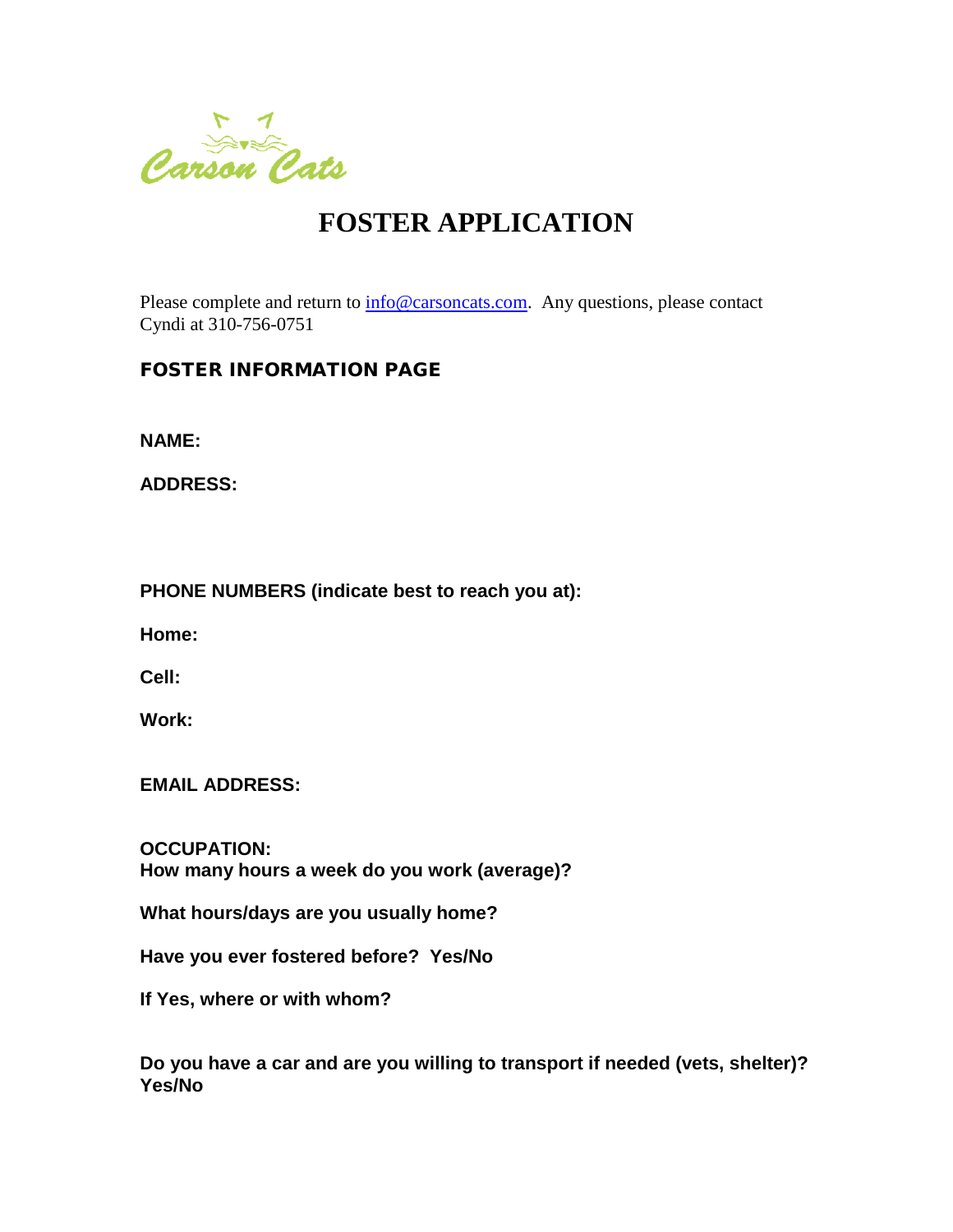**Are you willing to take fosters to adoptions or pet adoption events on the weekend? Yes/No**

## **WHAT ARE YOU INTERESTED IN or WOULD BE WILLING TO FOSTER? (complete all that apply)**

- **BOTTLEFEEDERS: Yes/No**
- **ORPHANS: Yes/No**  How Many? What ages?
- **MOM AND BABIES: Yes/No**
- **TEENAGERS: Yes/No**
- **ADULT CATS: Yes/No**
- **ADULTS with URI (Upper Respiratory Infection)**
- **KITTENS with URI (Upper Respiratory Infection)**
- **FERAL or SEMI-FERAL CATS to socialize**
- **FERAL or SEMI-FERAL KITTENS to socialize**
- **FERAL MOM and babies until babies are weaned**

**Do you have any experience with Bottle Babies (explain)?**

**Have you ever tube fed a Bottle Baby (explain)?**

**Do you have any experience medicating cats/kittens and are you comfortable administrating (explain)?** 

**What medicines have you administered? Do you have experience with Feral Cats (explain)?**

**How many fosters are you willing to take at a time?**